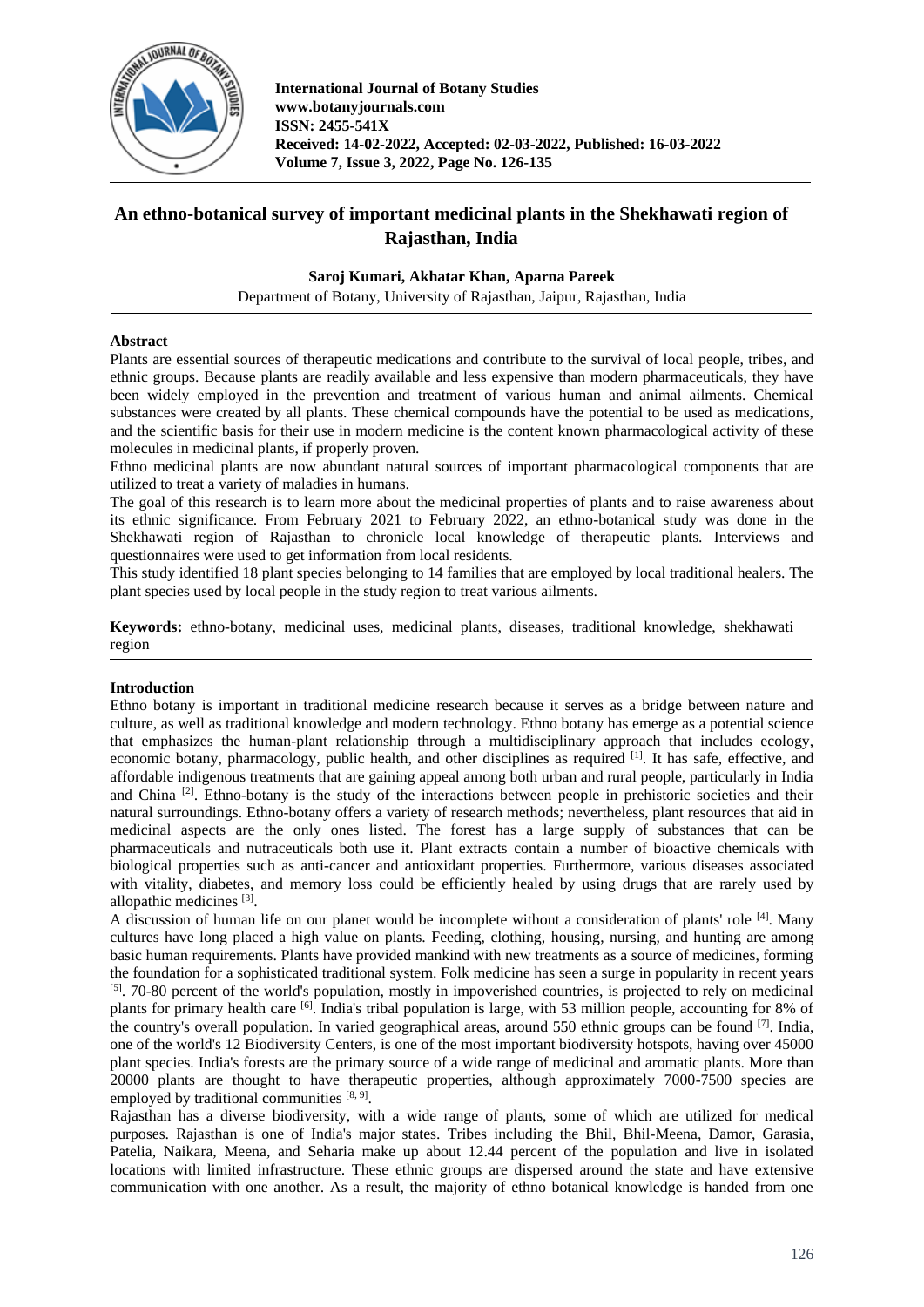group to the other <sup>[10]</sup>. A lot of work has been done in Rajasthan on ethno medicinal plants utilized by diverse tribal people for various aliment  $[11]$ .

However, no comparable effort has been done in Rajasthan's Shekhawati region. The current research documents ethno medicinal plants found in Rajasthan's Shekhawati region, which could be utilized as plant resources for contemporary medicine in the future.

## **Study area**

Shekhawati is an area of Rajasthan that spans the districts of Sikar and Jhunjhunu and is bordered by Haryana, Nagour, Jaipur, and Churu. It is located between 28.06°N latitude and 75.20°E longitude. In the Shekhawati region, there are a few hilly spots such as Lohargarh, Harsh Mountains, Shakambari, Raghunathgarh, and Mansamata. This area is mostly arid and semi-arid. This ethno botanical survey was conduct mostly in the Harsh mountain range, Raghunathgarh, Shakambari, and a few villages in the Jhunjhunu area.

Locals and tribes in Rajasthan's Shekhawati region have extensive knowledge of the therapeutic properties of plants that grow nearby. Rural people's knowledge is rapidly vanishing as a result of modernity. There is a pressing need to research and document this priceless knowledge for the sake of human society's future generations. It is also losing favor due to shortage or non-availability of such plants, which is caused by a variety of human activities as well as natural disasters such as drought and overgrazing. As a result, the preservation and scientific verification of such uncommon and lesser-known medicinal plants become more important.

The purpose of this study was to document the traditional applications of medicinal plants to treat various diseases in the Shekhawati region, as well as to assess their efficacy

## **Methodology**

The survey was conducted in the Shekhawati region from February 2021 to February 2022 to document traditional plant knowledge. With the help of locals, traditional uses were discussed. They were questioned about the plant's use, which components were utilized, for what disease, how the medicines were prepared, and if any side effects had been detected. Local folks in Rajasthan's Shekhawati region were interviewed and a questionnaire was used to collect data. The following plant-related inquiry was posed to them.

- 1. Local name of plants.
- 2. Medicinal use of plants.
- 3. Part of the plant used.
- 4. Preparation method of decoction.
- 5. How the plant was collected.
- 6. Collected plants how stored.
- 7. Local name of the disease.
- 8. The symptoms of disease to help correlation of local names with western medicinal conceptions.

The purpose of this study was to document the traditional applications of medicinal plants to treat various diseases in the Shekhawati region, as well as to assess their efficacy.

# **Result**

The plants are arranged according to their botanical names in alphabetical order. The following is how the data is organized.

- 1. Botanical name.
- 2. Local name.
- 3. Family name.
- 4. Habit.
- 5. Medicinal uses.

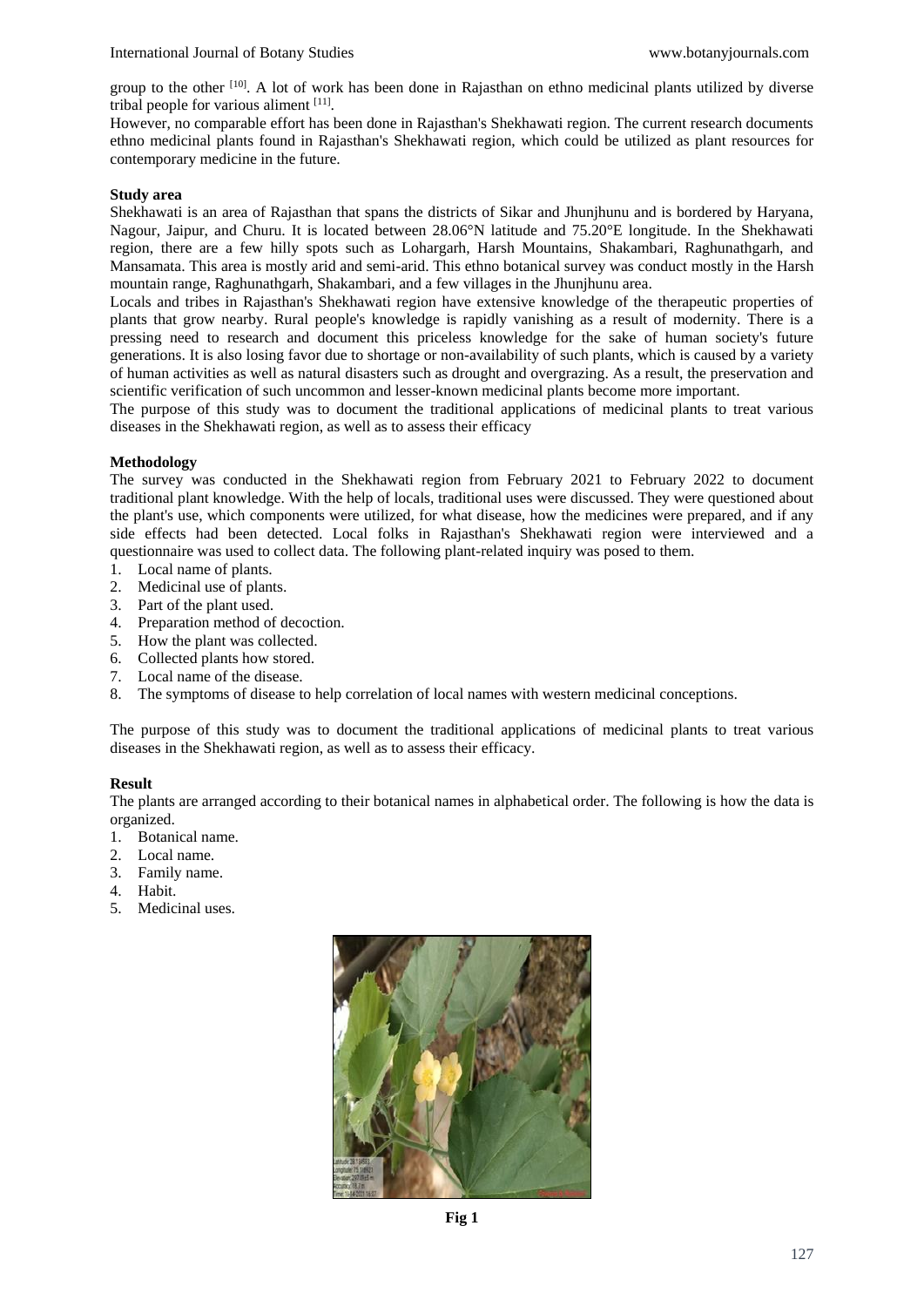### *1. Abutilon indicum*

Common name - Indian mallow Family- Malvaceae Habit- Shrub

Medicinal uses- Ulcers, TB, gout, worms, and bleeding problems all benefit from it. It has laxative, digestive, diuretic, expectorant, astringent, and anti-inflammatory properties. Decoction used in tender gums and toothache. Leaf demulcents are administered topically on ulcers and boils. Roots are used to treat fever, and chest pain. Root and bark have long been used as a diuretic and anti-diabetic. Seeds are used to treat urinary problems  $^{[12]}$ .



**Fig 2**

#### **2.** *Achyranthes aspera*

Common name- Chirchita Family- Amaranthaceae

Habit-Perennial herb

Medicinal Use: Traditional healers revere the plant, which is used to treat asthma, bleeding, assisting birth, colds, bronchitis, dropsy, dog bites, dysentery, ear complications, leucoderma, pneumonia, headaches, scorpion bites, snake bites, and skin problems, among other ailments [13].



**Fig 3**

# **3.** *Balanites aegyptiaca*

Common name- Hingot Family - Zygophyllaceae Habit- Tree

Medicinal Uses: Malaria, colds, skin boils, leucoderma, syphilis, liver and spleen disorders, wound healing, and aches are among the conditions it treats. The plant's bark can be used to treat epilepsy, yellow fever, jaundice, mental illness, and syphilis <a>[14]</a>. Oral, ulcer, whooping cough, sleeping illness, and skin infection are all treated with the fruits [15].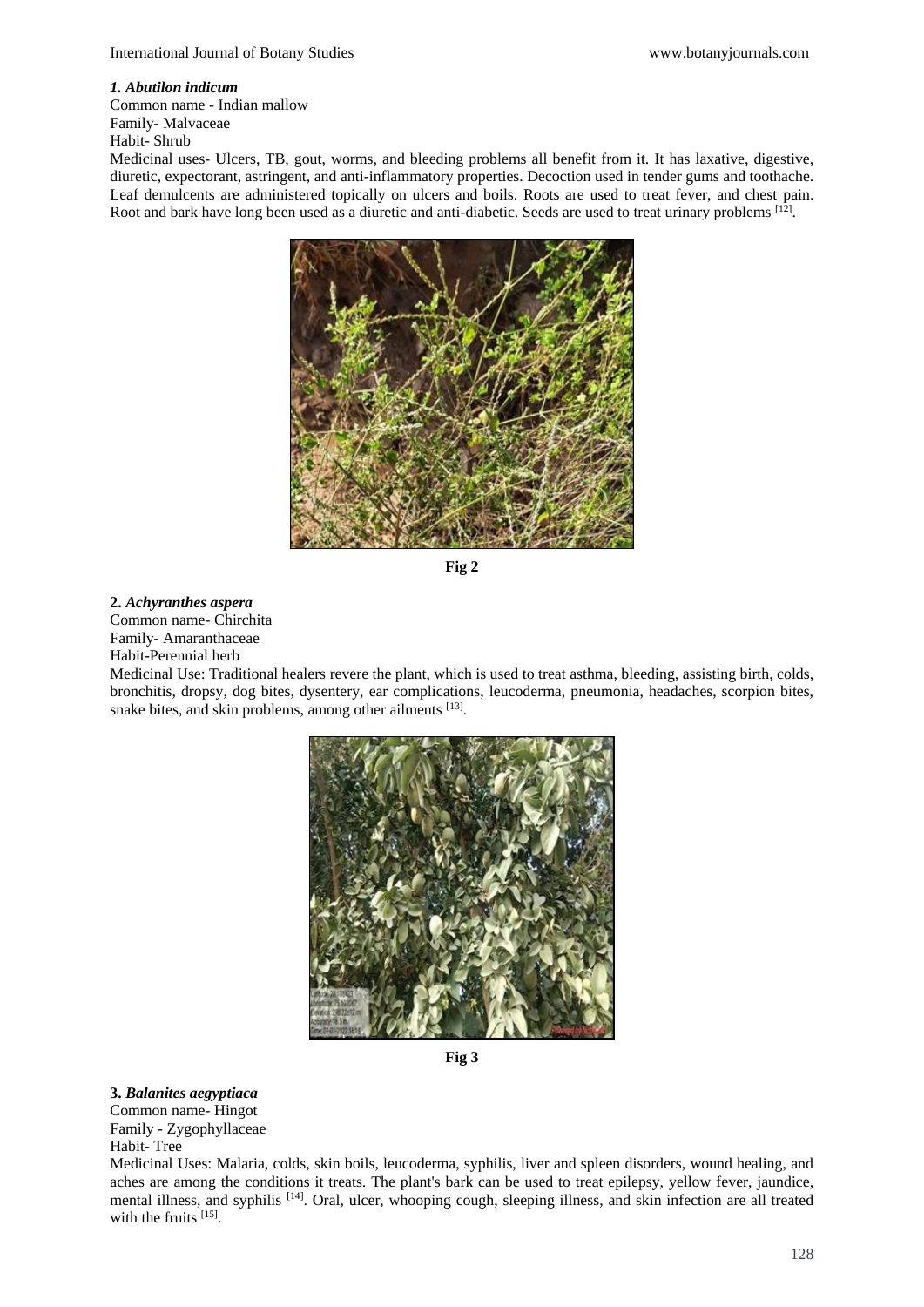

**Fig 4**

### **4**. *Bidens biternata*

Common name- Spanish Needle Family- Asteraceae Habit- Herb

Medicinal use- In folk medicine, all parts of *B. biternata* is utilized, including the whole plant, the roots, fresh or dried, and/or the aerial parts (flowers, seeds, leaves, and stems). Plants have been employed as stimulants, antiinflammatory agents, febrifuges, diuretics, and wound healers [16].



**Fig 5**

### **5**. *Calotropis procera*

Common name- Aak

Family-Apocynaceae

Habit- Perennial shrub

Medicinal use- Diarrhea and asthma can be treated with capsulated root bark powder. The plant's delicate leaves are often used to alleviate migraines  $[17]$ . Antidotes for snake venom are made from dried latex and dried root  $[18]$ .



**Fig 6**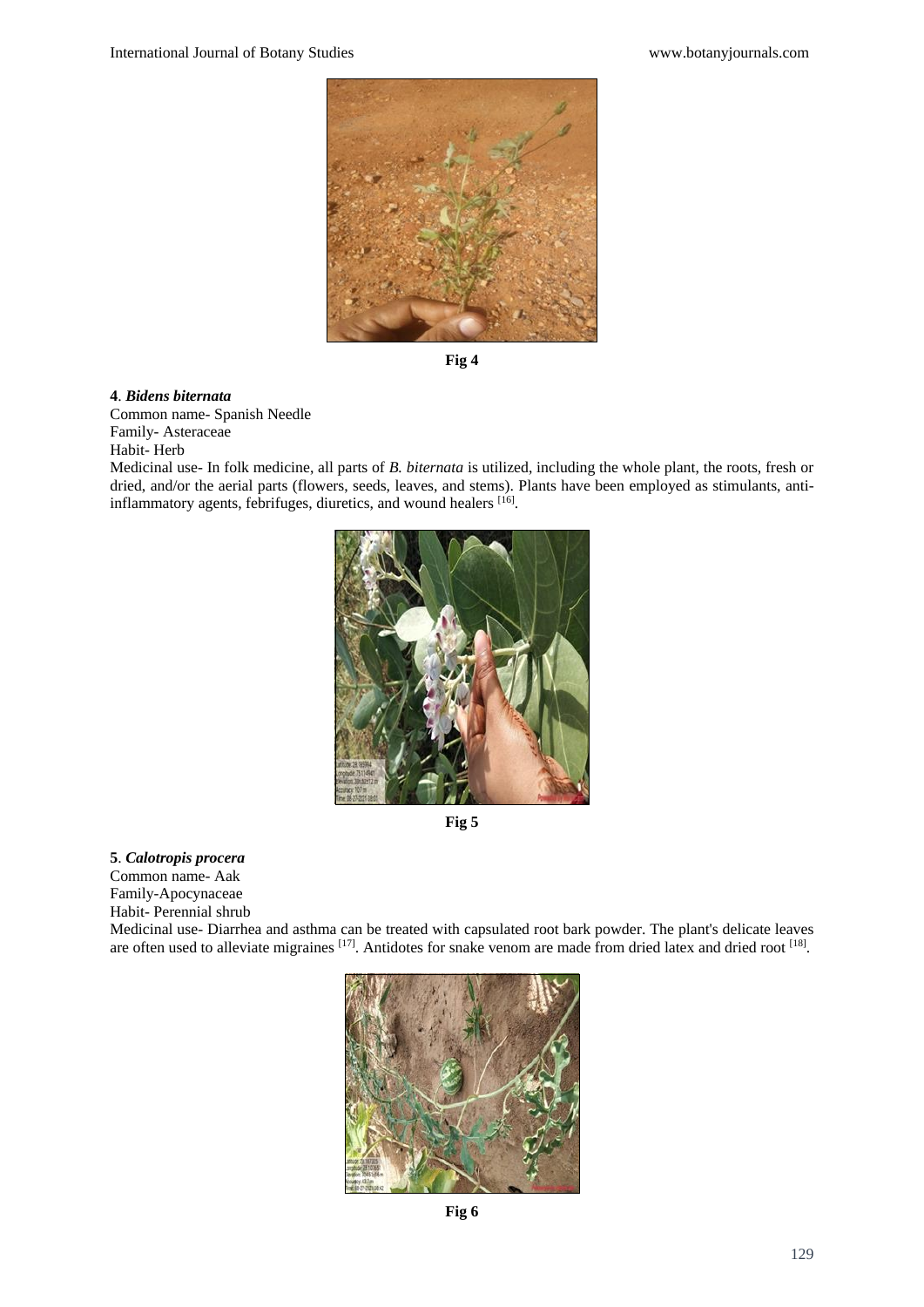#### **6**. *Citrullus colocynthis*

Common name- Bitter apple Family-Cucurbitaceae

Habit-Climber

Medicinal use- The entire plant is used in most tribal areas and rural populations, but seed is used to treat digestive complaints  $^{[19]}$ . Fruits can be used to treat stomach aches  $^{[20]}$  and snake bites  $^{[21]}$ .



**Fig 7**

### **7**. *Cleome viscosa*

Common name- Bagra Family- Cleomaceae Habit- Herb

Medicinal use- It can be used to treat malarial fevers, indigestion-related fevers, leprosy, blood disorders, and uterine complaints. The leaves' juice has been said to help with earaches, malaria, piles, and lumbago [22]. The seeds of the plant are documented as anthelmintic and detergent in the Unani system of medicine, and are used to treat fever and diarrhea<sup>[23]</sup>.



**Fig 8**

**8**. *Crotalaria burhia-*Common name- Saniya Family- Fabaceae Habit- Under shrub

Medicinal use- It's a plant with a lot of medicinal properties. Cooling medication can be made from the leaves, branches, and roots. In traditional medicine, plant juice is used to treat gout, eczema, hydrophobia, pain and swellings, wounds and cuts, infection, kidney pain, stomach disorders, rheumatism, and joint pain <sup>[24]</sup>. The dried plant material is pulverized, combined with water, and filtered, and it can be used to treat diarrhea and other stomach issues  $[25]$ . Typhoid  $[26]$  is treated by a root decoction in combination with other plants. The powdered plant material is eaten orally with water when the plant is used for stomachache [27].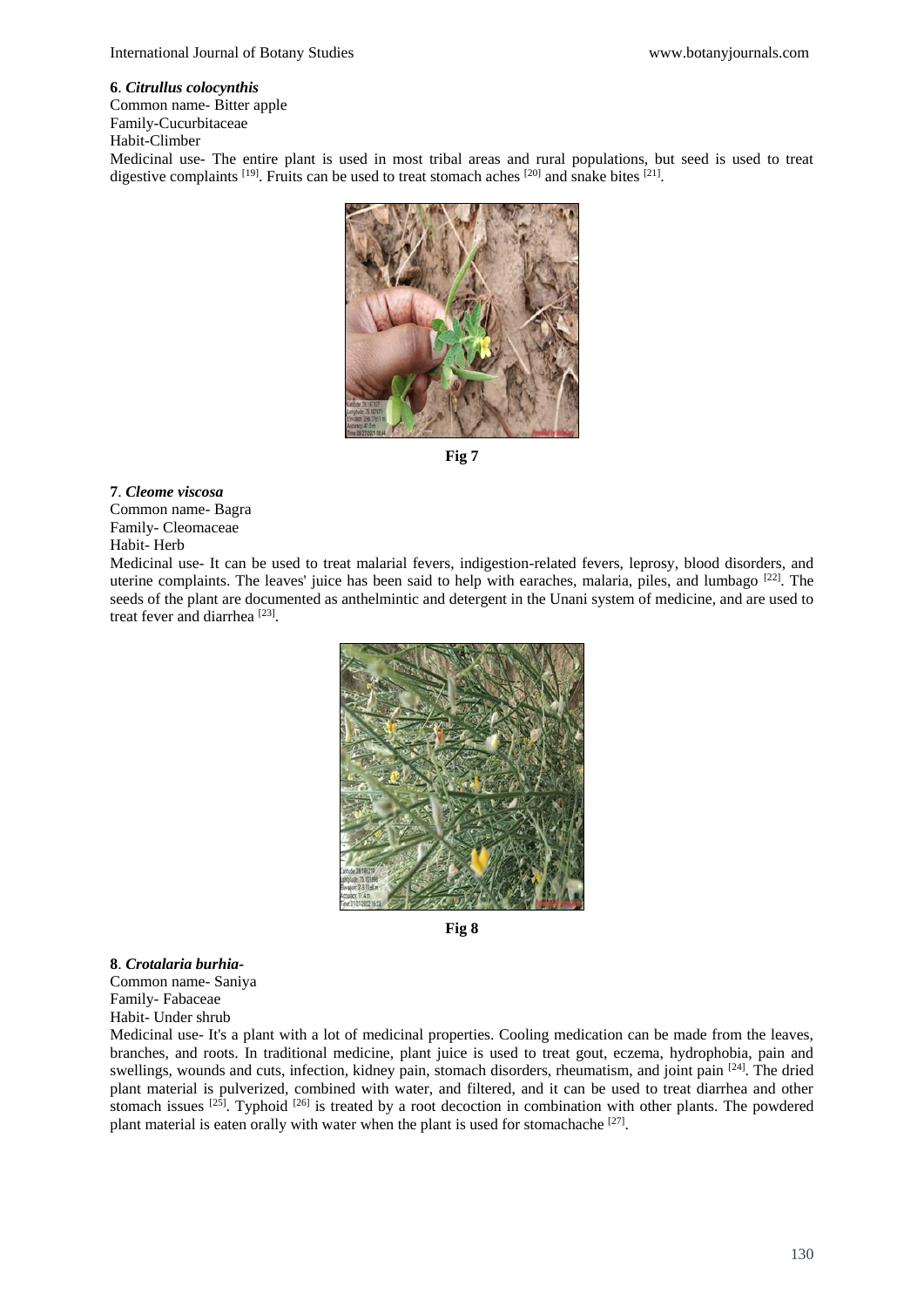

**Fig 9**

**9**. *Euphorbia hirta* Common name- Dudhi Family- Euphorbiaceae Habit- Herb

Medicinal use- It's used to treat gastrointestinal issues including diarrhea, dysentery, and intestinal parasitosis, as well as bronchial and respiratory ailments like asthma, bronchitis, and hay fever, and conjunctivitis. *E. hirta* is also said to have hypotensive and tonic effects. Anxiolytic, analgesic, antipyretic, and anti-inflammatory properties are all present in the aqueous extract. Eyelid styes are treated with stem sap, and swelling and boils are treated with a leaf poultice incognita<sup>[28]</sup>. Dry herb decoction is used to treat skin ailments. For the treatment of thrush, a decoction of fresh herbs is used as a gargle. A root decoction might also help a nursing mother who is low on milk. Snake bites can also be treated using roots [29].



**Fig 10**

**10**. *Leptadenia pyrotechnica*

Common name- Khimp Family- Asclepiadaceae Habit- Shrub

Medicinal use- Ethno-botanical Applications *L. pyrotechnica* was found to be used for constipation, obesity, and dysmenorrhea in an ethno-botanical study. The powdered leaf and stalk were utilized for this. This plant's decoction is commonly used as a traditional ethno-medicine for upper gastrointestinal tract (UGT) disorders, spermatorrhoea, and impotency [30].



**Fig 11**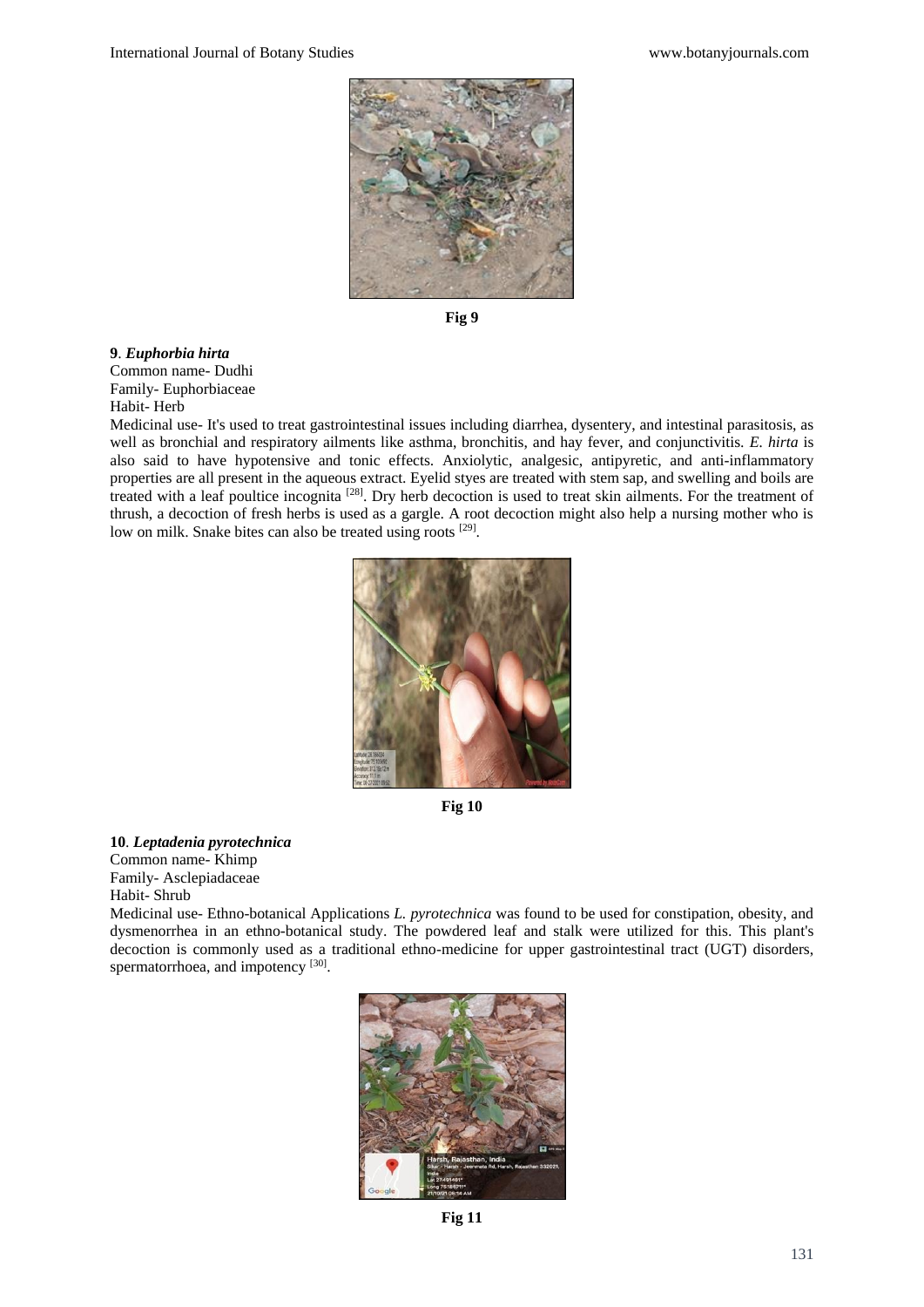#### **11**. *Leucas aspera*

Common name- Thumbai Family-Lamiaceae Habit- Herb

Medicinal use- The herb has been used as an antipyretic and pesticide for centuries. Flowers are used as stimulant, expectorant, aperient, diaphoretic, pesticide, and insecticide. The leaves are thought to help with chronic rheumatism, psoriasis, and other skin problems. In snake bites bruised leaves are applied topically [31, 32].



**Fig 12**

# **12**. *Leucas urticifolia*

Common name-Family- Lamiaceae

Habit- Herb

Medicinal use- *Leucas urticifolia* is used ethno medicinally as an astringent, on skin ailments, and in fever, typhoid, respiratory disorders, urinary infections, inflammation, and mental disorder according to ethnomedicinal observations<sup>[33]</sup>.



**Fig 13**

### **13**. *Mollugo cerviana*

Common name- Thread-stem carpetweed Family- Molluginaceae Habit-Herb

Medicinal use- It improves vision and lowers body odor [34]. The diaphoretic effect is treated with a decoction of blossoms and delicate stalks. Gout and rheumatism are treated with roots  $^{[35]}$ . Jaundice is also treated with it  $^{[36]}$ .



**Fig 14**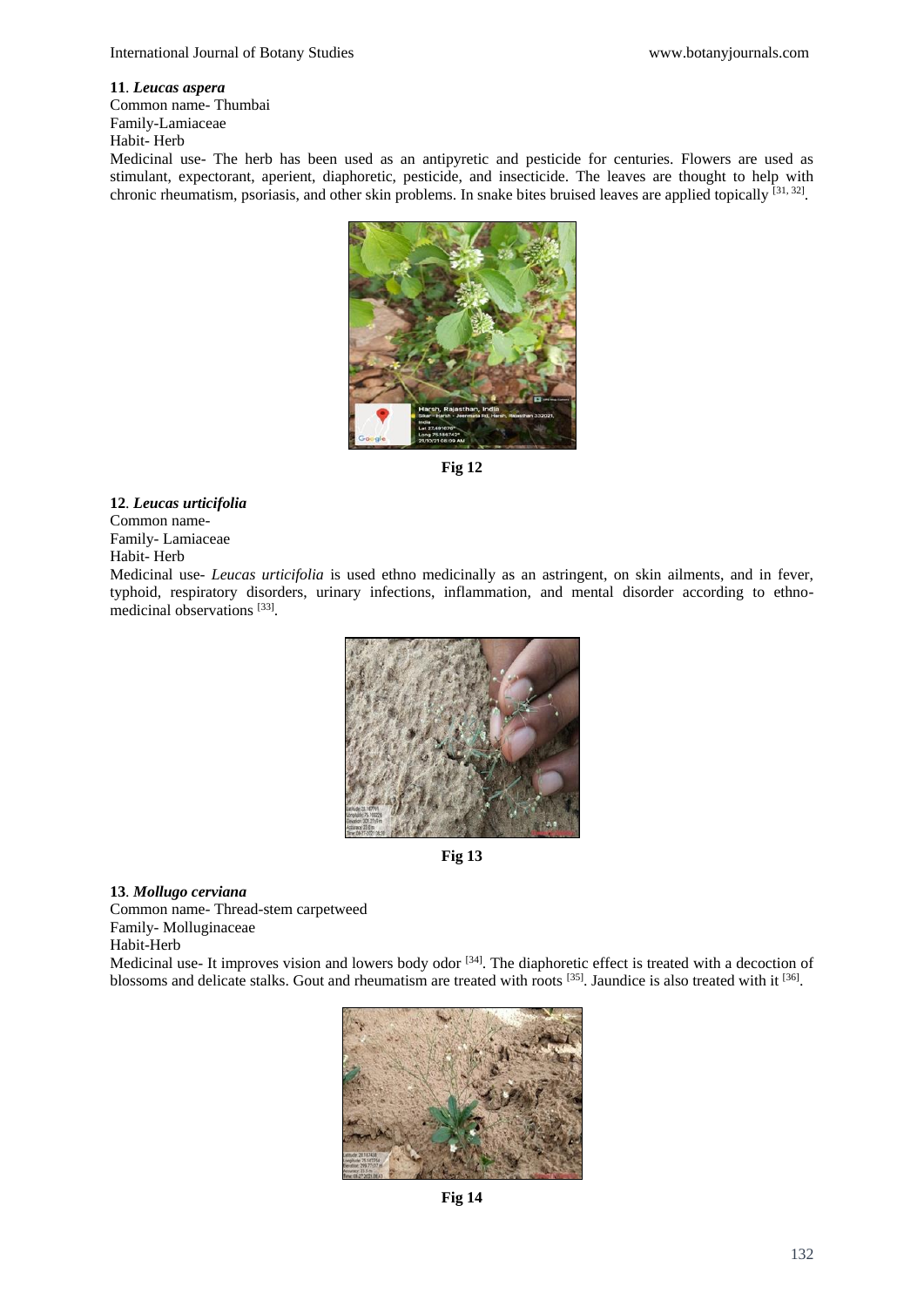### **14**. *Mollugo nudicaulis*

Common name- Naked-stem carpetweed Family- Molluginaceae

Habit-Herb

Medicinal use- It is a traditionally valuable wild medicinal herb, and traditional practitioners have used the leaves to treat whooping cough and jaundice [37].



**Fig 15**

### **15**. *Pedalium murex*

Common name- Bada gokhuru Family- Pedaliaceae Habit- Herb

Medicinal use- Bada Gokhru is one of India's most important traditional medicinal plants. It's been used for puerperal diseases, digestive tonics, ulcers, fevers, wounds, and other ailments, as well as general debility [38].



**Fig 16**

**16**. *Peristrophe bicalyculata*

Common name- Panicled peristrophe Family- Acanthaceae Habit- Herb Medicinal use- The herb is used for antibacterial (tuberculostatic) properties, snake poison, bone fractures, sprains, fevers, colds, coughs, and ear and eye treatments [39].



**Fig 17**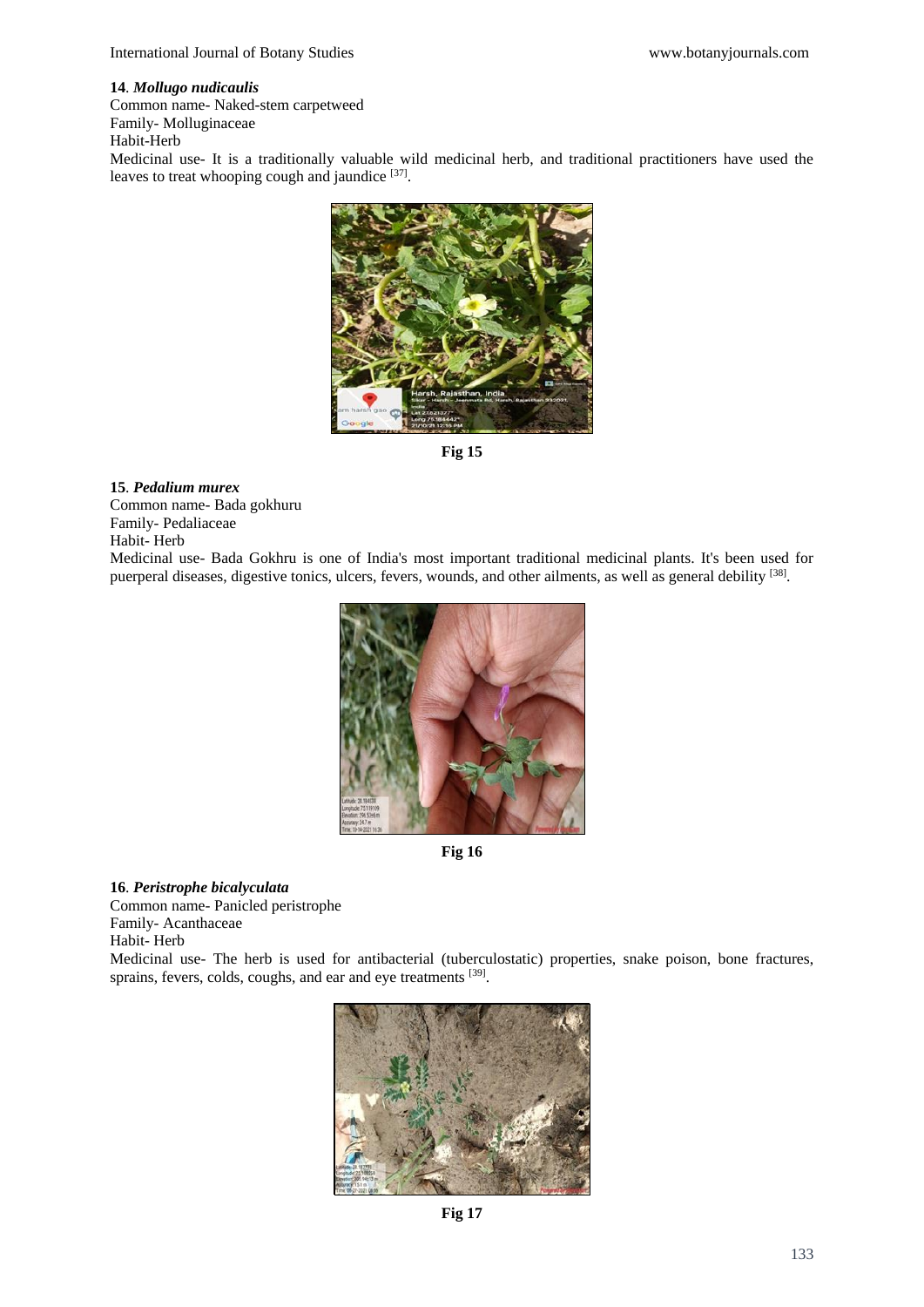### **17**. *Tribulus terrestris*

Common name- Gokhuru

Family- Zygophyllaceae Habit- Herb

Medicinal use- It has long been used to treat male infertility <sup>[40]</sup>. This herb's diuretic, aphrodisiac, and antiurolithiasis effects are well-known in Ayurveda<sup>[41]</sup>. It's used to purify blood and treat haemorrhoids  $^{[42]}$ .



**Fig 18**

## **18**. *Tridax procumbens*

Common name- Tridax daisy Family- Asteraceae Habit- Herb

Medicinal use*- Tridax procumbens* has been used in India for centuries as a wound healer, anticoagulant, antifungal, and insect repellant. In folk medicine, it is used to cure infectious skin diseases. The herb was used to cure diabetes in Rajasthan [43].

### Conclusion-

The current study demonstrates that the ethnic community in rural Shekhawati still has a rich traditional knowledge of medicinal plant, which is an important source for primary health care. These plants are mostly utilized ethno-medicinally in the Shekhawati region as an astringent, on skin illness, diarrhea and dysentery, fever, typhoid, respiratory disorders, urinary infection and inflammation, mental disturbance, and as an abortifacient, according to the ethno-medicinal observation. Locals use these plants all year by drying them and creating infusions or decoctions from them. In our field of research, the elderly make up the bulk of the population. In comparison to younger people, elders have better knowledge about plants.

### **References**

- 1. Balick MJ. Transforming ethnobotany for the new millennium. Annals of the Missouri Botanical Garden, 1996, 58-66.
- 2. Katewa SS, Guria BD, Jain A. Ethnomedicinal and obnoxious grasses of Rajasthan, India. Journal of ethnopharmacology,2001:76(3):293-297.
- 3. Schultes RE. Role of ethnobotanist in search for new medicinal plants. In Lloydia (1962, January),1962:25(4),257.
- 4. Veilleux C, King SR. An introduction to ethnobotany. Linda Morgenstem Editor, 1996.
- 5. Gurib-Fakim A. Medicinal plants: traditions of yesterday and drugs of tomorrow. Molecular aspects of Medicine,2006:27(1):1-93.
- 6. World Health Organization. Traditional medicine. act sheet no. 134. Geneva: World Health Organization, 2008.
- 7. Anonymous. Ethnobiology in India –A Status Report (of All India Coordinated Project on Ethnobiology). Ministry of Environment & Forests, Govt. of India, New Delhi, 1994.
- 8. Robson T. Introduction to complementary medicine. Routledge, 2020.
- 9. Mao AA, Hynniewta TM, Sanjappa M. Plant wealth of Northeast India with reference to ethnobotany, 2009.
- 10. Sharma H, Kumar A. Ethnobotanical studies on medicinal plants of Rajasthan (India): A review. Journal of Medicinal plants research,2011:5(7):1107-1112.
- 11. Sebastian MK, Bhandari MM. Medicinal plant lore of Udaipur district, Rajasthan. Bull Med Ethnobot Res,1984:5:122-34.
- 12. Chatterjee A, Pakrashi SC. Treatise on Indian medicinal plants. Publications & Information Directorate, 1991.
- 13. Jain SK. Dictionary of Indian folk medicine and ethnobotany,1991:581:634 J3.
- 14. Hamid OA, WM AZ, Idris SM. *Balanites aegyptiaca* extracts for treatment of HIV/AIDS and leukemia (WO0149306). International research report, World Intellectual Property Organization, 2001. http://europepmc. Org./article/PAT/WO0149306.